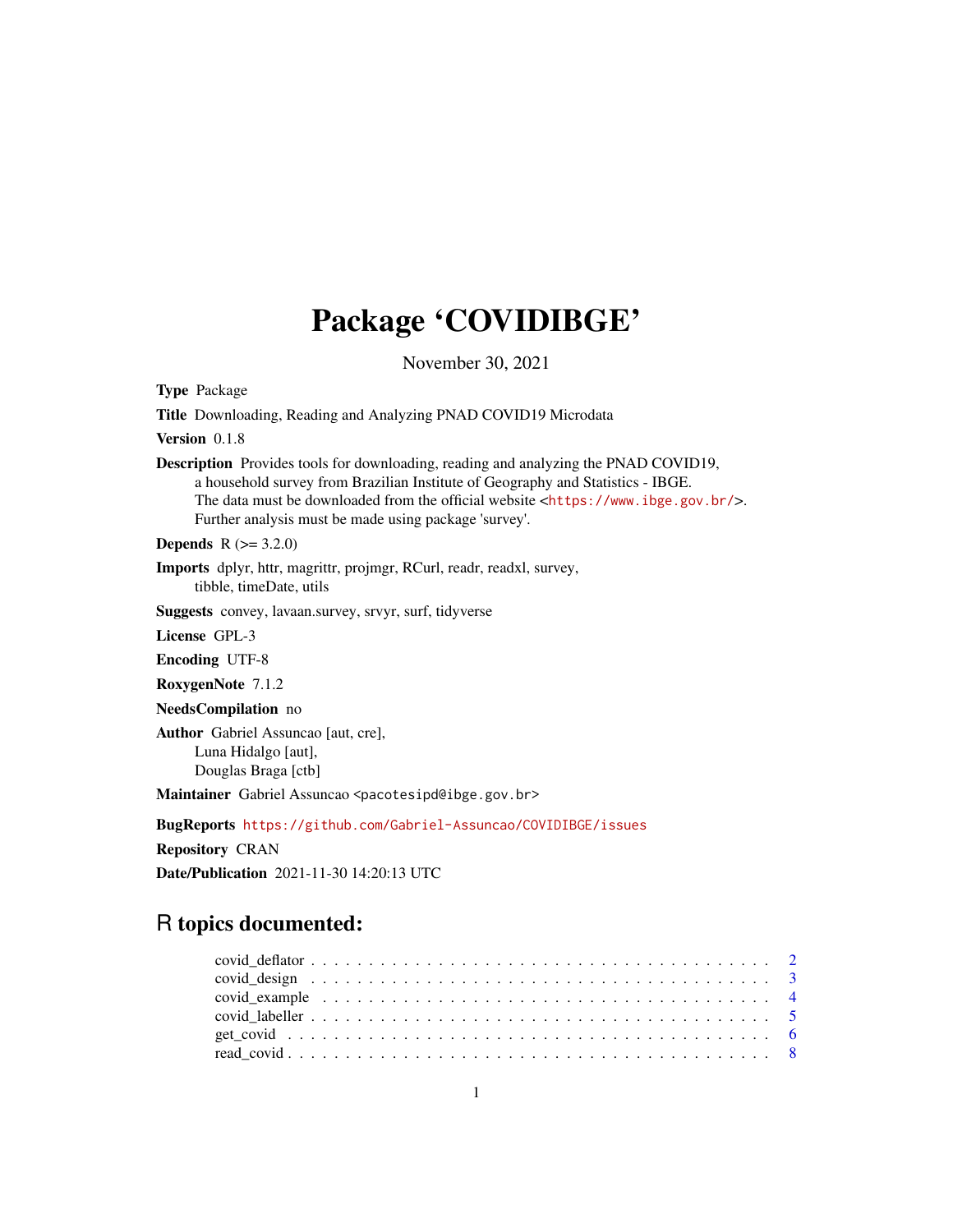#### <span id="page-1-0"></span>**Index** [9](#page-8-0)

<span id="page-1-1"></span>covid\_deflator *Add deflator variables to PNAD COVID19 microdata*

#### **Description**

This function adds deflator variables to PNAD COVID19 microdata. For deflation of income variables, the documentation provided through the following address must be used: [https://ftp.](https://ftp.ibge.gov.br/Trabalho_e_Rendimento/Pesquisa_Nacional_por_Amostra_de_Domicilios_PNAD_COVID19/Microdados/Documentacao/COVIDIBGE_Deflator.pdf) [ibge.gov.br/Trabalho\\_e\\_Rendimento/Pesquisa\\_Nacional\\_por\\_Amostra\\_de\\_Domicilios\\_PN](https://ftp.ibge.gov.br/Trabalho_e_Rendimento/Pesquisa_Nacional_por_Amostra_de_Domicilios_PNAD_COVID19/Microdados/Documentacao/COVIDIBGE_Deflator.pdf)AD\_ [COVID19/Microdados/Documentacao/COVIDIBGE\\_Deflator.pdf](https://ftp.ibge.gov.br/Trabalho_e_Rendimento/Pesquisa_Nacional_por_Amostra_de_Domicilios_PNAD_COVID19/Microdados/Documentacao/COVIDIBGE_Deflator.pdf).

#### Usage

covid\_deflator(data\_covid, deflator.file)

#### Arguments

| data covid    | A tibble of PNAD COVID19 microdata read with read_covid function.                                                                                                 |
|---------------|-------------------------------------------------------------------------------------------------------------------------------------------------------------------|
| deflator.file | The deflator file for selected survey available on official website: (select the de-<br>flator zip file) - https://ftp.ibge.gov.br/Trabalho_e_Rendimento/Pesquisa |
|               | Nacional_por_Amostra_de_Domicilios_PNAD_COVID19/Microdados/Documentacao/.                                                                                         |

#### Value

A tibble with the data provided from PNAD COVID19 survey and the deflator variables added for use.

#### Note

```
For more information, visit the survey official website <https://www.ibge.gov.br/estatisticas/
investigacoes-experimentais/estatisticas-experimentais/27946-divulgacao-semanal-pnadcovid1?
t=o-que-e> and consult the other functions of this package, described below.
```
#### See Also

[get\\_covid](#page-5-1) for downloading, labeling, deflating and creating survey design object for PNAD COVID19 microdata.

[read\\_covid](#page-7-1) for reading PNAD COVID19 microdata.

[covid\\_labeller](#page-4-1) for labeling categorical variables from PNAD COVID19 microdata.

[covid\\_design](#page-2-1) for creating PNAD COVID19 survey design object.

[covid\\_example](#page-3-1) for getting the path of the PNAD COVID19 toy example files.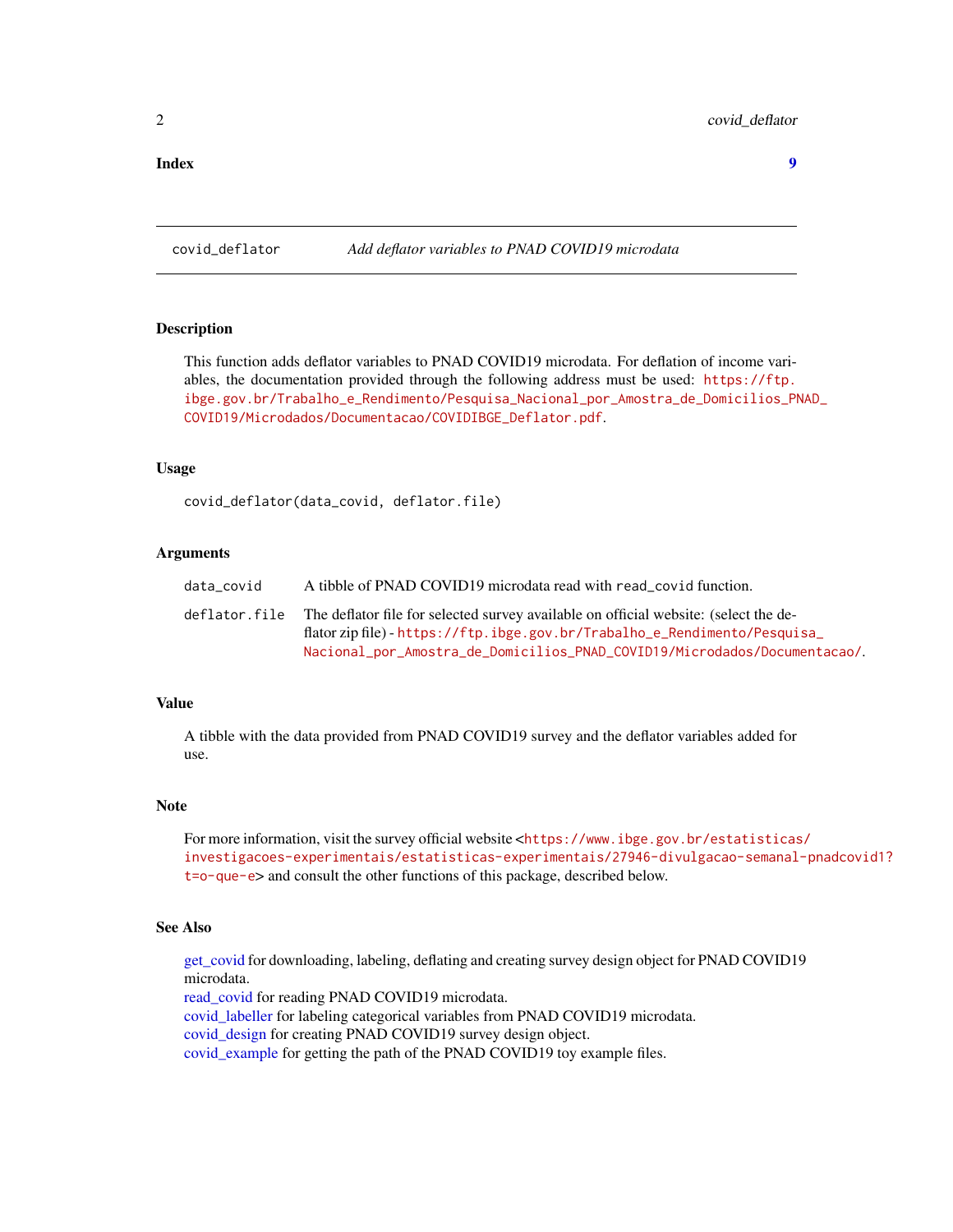#### <span id="page-2-0"></span>covid\_design 3

#### Examples

```
# Using data read from disk
data_path <- covid_example(path="exampledata.csv")
dictionary.path <- covid_example(path="dictionaryexample.xls")
deflator.path <- covid_example(path="deflatorexample.xls")
covid.df <- read_covid(microdata=data_path, vars=c("C001","C002"))
covid.df <- covid_labeller(data_covid=covid.df, dictionary.file=dictionary.path)
covid.df <- covid_deflator(data_covid=covid.df, deflator.file=deflator.path)
# Downloading data
covid.df2 <- get_covid(year=2020, month=5, vars=c("C001","C002"),
                       labels=TRUE, deflator=FALSE, design=FALSE, savedir=tempdir())
deflator.path2 <- covid_example(path="deflatorexample.xls")
covid.df2 <- covid_deflator(data_covid=covid.df2, deflator.file=deflator.path2)
```
<span id="page-2-1"></span>covid\_design *Create PNAD COVID19 survey object with its sample design*

#### Description

This function creates PNAD COVID19 survey object with its sample design for analysis using survey package functions.

#### Usage

```
covid_design(data_covid)
```
#### Arguments

data\_covid A tibble of PNAD COVID19 microdata read with read\_covid function.

#### Value

An object of class survey.design or svyrep.design with the data from PNAD COVID19 and its sample design.

#### **Note**

For more information, visit the survey official website <[https://www.ibge.gov.br/estatisticas](https://www.ibge.gov.br/estatisticas/investigacoes-experimentais/estatisticas-experimentais/27946-divulgacao-semanal-pnadcovid1?t=o-que-e)/ [investigacoes-experimentais/estatisticas-experimentais/27946-divulgacao-semanal](https://www.ibge.gov.br/estatisticas/investigacoes-experimentais/estatisticas-experimentais/27946-divulgacao-semanal-pnadcovid1?t=o-que-e)-pnadcovid1? [t=o-que-e](https://www.ibge.gov.br/estatisticas/investigacoes-experimentais/estatisticas-experimentais/27946-divulgacao-semanal-pnadcovid1?t=o-que-e)> and consult the other functions of this package, described below.

#### See Also

get covid for downloading, labeling, deflating and creating survey design object for PNAD COVID19 microdata.

[read\\_covid](#page-7-1) for reading PNAD COVID19 microdata.

[covid\\_labeller](#page-4-1) for labeling categorical variables from PNAD COVID19 microdata.

covid deflator for adding deflator variables to PNAD COVID19 microdata.

[covid\\_example](#page-3-1) for getting the path of the PNAD COVID19 toy example files.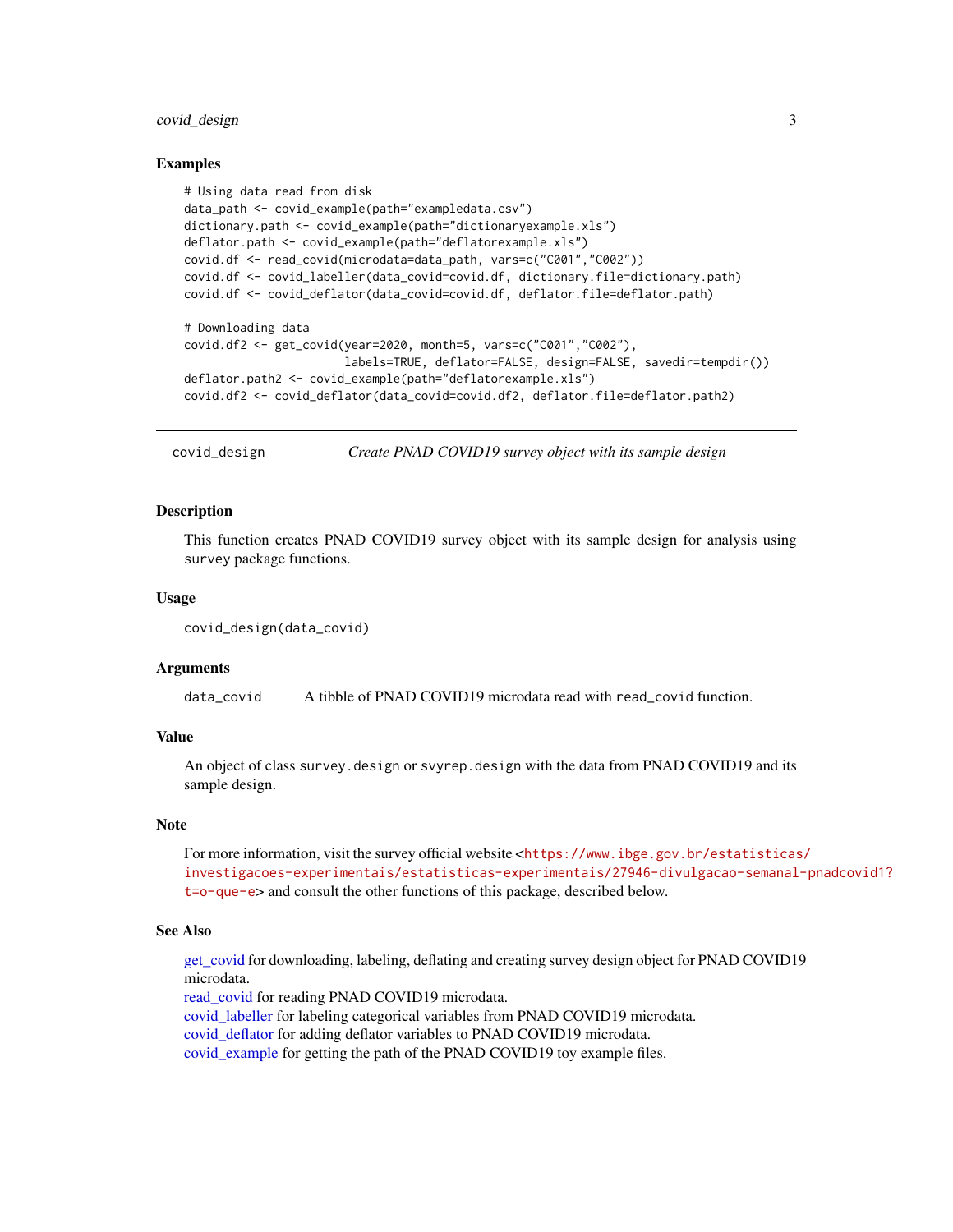#### Examples

```
# Using data read from disk
data_path <- covid_example(path="exampledata.csv")
dictionary.path <- covid_example(path="dictionaryexample.xls")
deflator.path <- covid_example(path="deflatorexample.xls")
covid.df <- read_covid(microdata=data_path, vars=c("C001","C002"))
covid.df <- covid_labeller(data_covid=covid.df, dictionary.file=dictionary.path)
covid.df <- covid_deflator(data_covid=covid.df, deflator.file=deflator.path)
covid.svy <- covid_design(data_covid=covid.df)
# Calculating proportion of people temporarily away from work
if (!is.null(covid.svy)) survey::svymean(x=~C002, design=covid.svy, na.rm=TRUE)
# Downloading data
covid.df2 <- get_covid(year=2020, month=5, vars=c("C001","C002"),
                       labels=TRUE, deflator=TRUE, design=FALSE, savedir=tempdir())
covid.svy2 <- covid_design(data_covid=covid.df2)
# Calculating proportion of people temporarily away from work
if (!is.null(covid.svy2)) survey::svymean(x=~C002, design=covid.svy2, na.rm=TRUE)
```
<span id="page-3-1"></span>covid\_example *Get the path of the PNAD COVID19 toy example files*

#### Description

This function provides the path of the microdata from month 5 of year 2020 of the PNAD COVID19 toy example files, loaded with this package.

#### Usage

```
covid_example(path = NULL)
```
#### Arguments

path Name of file. If NULL, the PNAD COVID19 toy example files names will be listed.

#### Value

A vector with names of all the available PNAD COVID19 toy example files or the path for specific requested PNAD COVID19 toy example file.

#### **Note**

For more information, visit the survey official website <[https://www.ibge.gov.br/estatisticas](https://www.ibge.gov.br/estatisticas/investigacoes-experimentais/estatisticas-experimentais/27946-divulgacao-semanal-pnadcovid1?t=o-que-e)/ [investigacoes-experimentais/estatisticas-experimentais/27946-divulgacao-semanal](https://www.ibge.gov.br/estatisticas/investigacoes-experimentais/estatisticas-experimentais/27946-divulgacao-semanal-pnadcovid1?t=o-que-e)-pnadcovid1? [t=o-que-e](https://www.ibge.gov.br/estatisticas/investigacoes-experimentais/estatisticas-experimentais/27946-divulgacao-semanal-pnadcovid1?t=o-que-e)> and consult the other functions of this package, described below.

<span id="page-3-0"></span>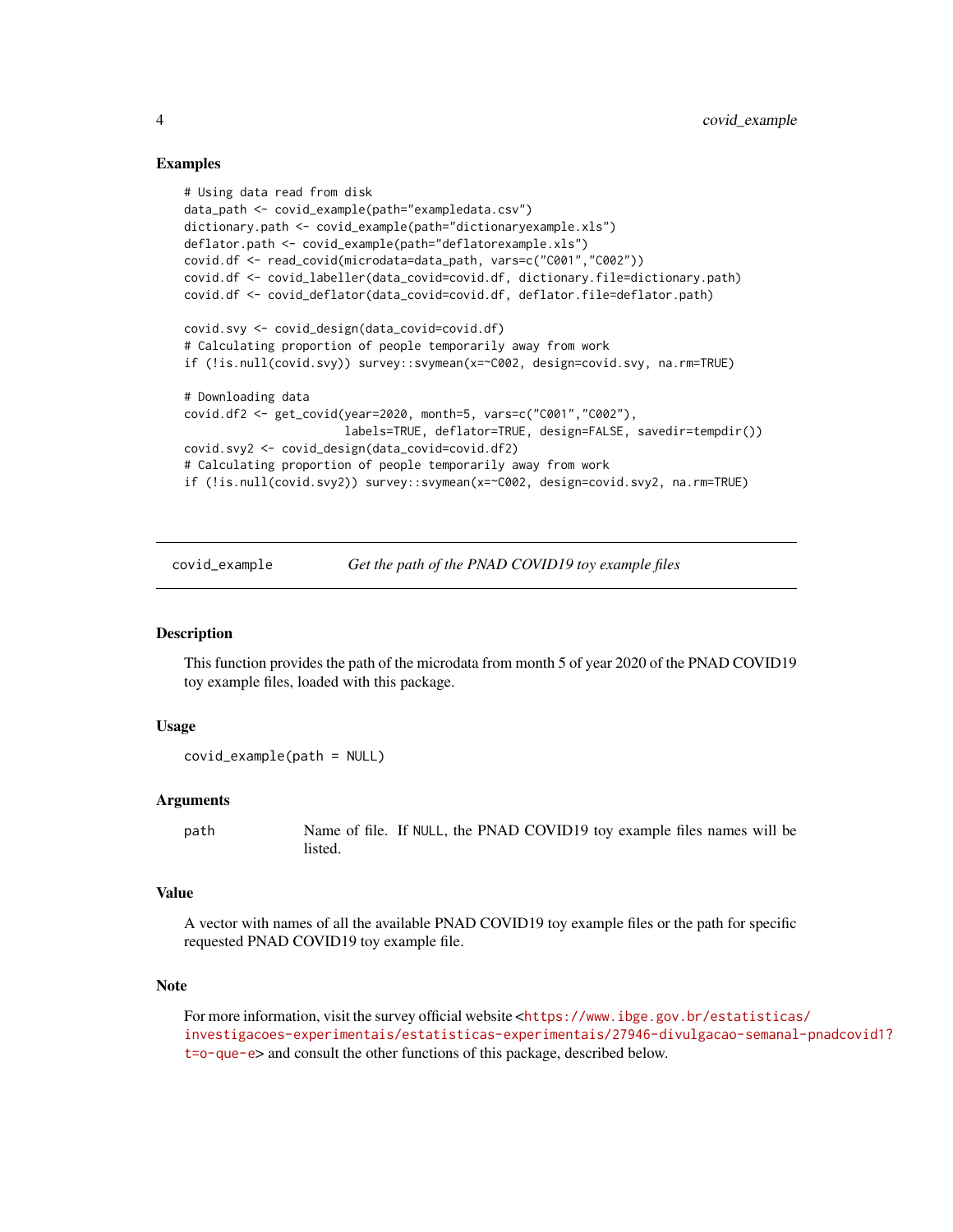#### <span id="page-4-0"></span>covid\_labeller 5

#### See Also

[get\\_covid](#page-5-1) for downloading, labeling, deflating and creating survey design object for PNAD COVID19 microdata.

[read\\_covid](#page-7-1) for reading PNAD COVID19 microdata. [covid\\_labeller](#page-4-1) for labeling categorical variables from PNAD COVID19 microdata. [covid\\_deflator](#page-1-1) for adding deflator variables to PNAD COVID19 microdata. [covid\\_design](#page-2-1) for creating PNAD COVID19 survey design object.

#### Examples

```
covid_example()
covid_example(path="exampledata.csv")
covid_example(path="dictionaryexample.xls")
covid_example(path="deflatorexample.xls")
```
<span id="page-4-1"></span>covid\_labeller *Label categorical variables from PNAD COVID19 microdata*

#### Description

This function labels categorical variables from PNAD COVID19 microdata.

#### Usage

covid\_labeller(data\_covid, dictionary.file)

#### Arguments

data\_covid A tibble of PNAD COVID19 microdata read with read\_covid function. dictionary.file The dictionary file for selected survey available on official website: (select a

dictionary xls file) - [https://ftp.ibge.gov.br/Trabalho\\_e\\_Rendimento/](https://ftp.ibge.gov.br/Trabalho_e_Rendimento/Pesquisa_Nacional_por_Amostra_de_Domicilios_PNAD_COVID19/Microdados/Documentacao/) [Pesquisa\\_Nacional\\_por\\_Amostra\\_de\\_Domicilios\\_PNAD\\_COVID19/Microda](https://ftp.ibge.gov.br/Trabalho_e_Rendimento/Pesquisa_Nacional_por_Amostra_de_Domicilios_PNAD_COVID19/Microdados/Documentacao/)dos/ [Documentacao/](https://ftp.ibge.gov.br/Trabalho_e_Rendimento/Pesquisa_Nacional_por_Amostra_de_Domicilios_PNAD_COVID19/Microdados/Documentacao/).

#### Value

A tibble with the data provided from PNAD COVID19 survey and its categorical variables as factors with related labels.

#### Note

For more information, visit the survey official website <[https://www.ibge.gov.br/estatisticas](https://www.ibge.gov.br/estatisticas/investigacoes-experimentais/estatisticas-experimentais/27946-divulgacao-semanal-pnadcovid1?t=o-que-e)/ [investigacoes-experimentais/estatisticas-experimentais/27946-divulgacao-semanal](https://www.ibge.gov.br/estatisticas/investigacoes-experimentais/estatisticas-experimentais/27946-divulgacao-semanal-pnadcovid1?t=o-que-e)-pnadcovid1? [t=o-que-e](https://www.ibge.gov.br/estatisticas/investigacoes-experimentais/estatisticas-experimentais/27946-divulgacao-semanal-pnadcovid1?t=o-que-e)> and consult the other functions of this package, described below.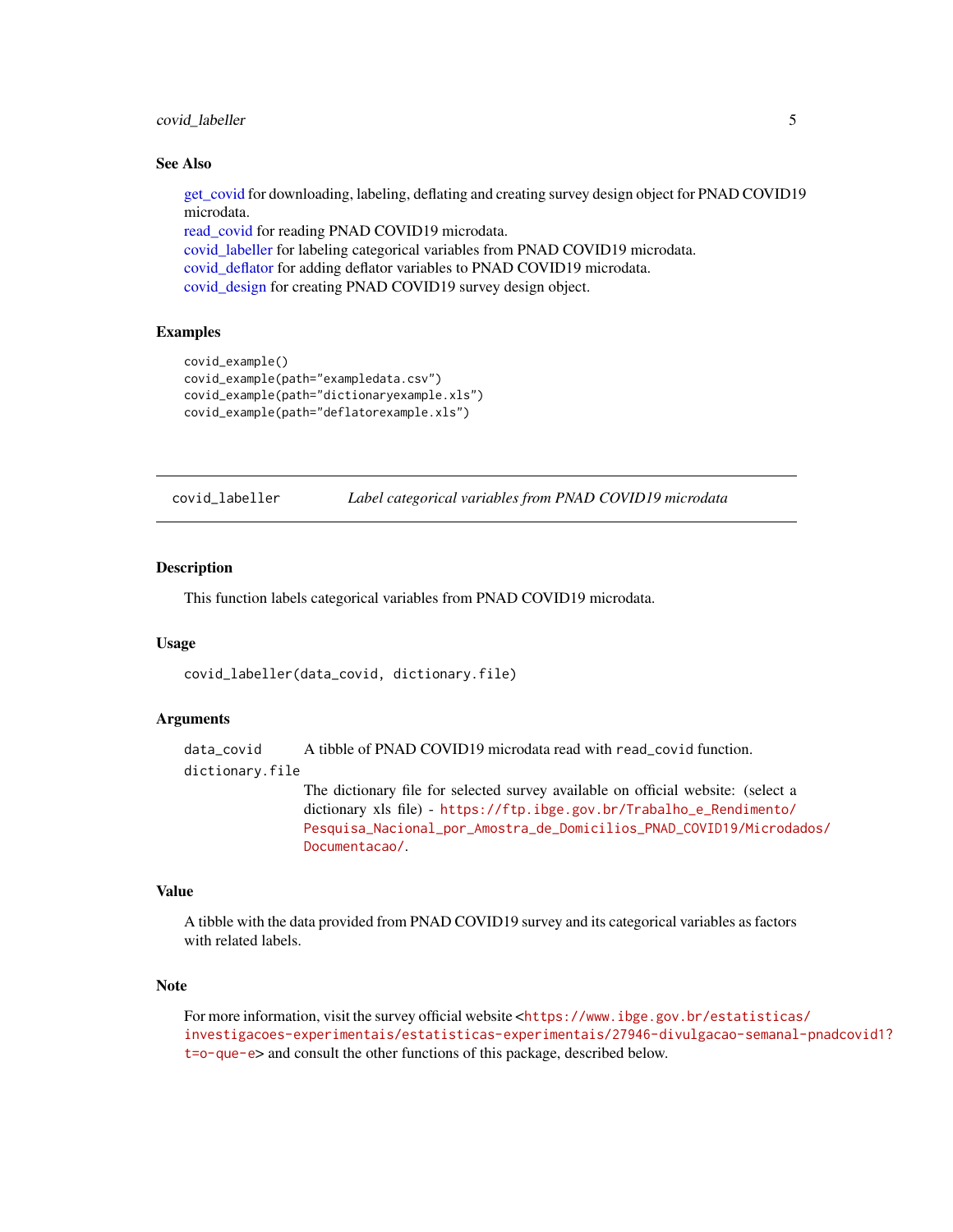#### See Also

[get\\_covid](#page-5-1) for downloading, labeling, deflating and creating survey design object for PNAD COVID19 microdata.

[read\\_covid](#page-7-1) for reading PNAD COVID19 microdata. [covid\\_deflator](#page-1-1) for adding deflator variables to PNAD COVID19 microdata. [covid\\_design](#page-2-1) for creating PNAD COVID19 survey design object. [covid\\_example](#page-3-1) for getting the path of the PNAD COVID19 toy example files.

#### Examples

```
# Using data read from disk
data_path <- covid_example(path="exampledata.csv")
dictionary.path <- covid_example(path="dictionaryexample.xls")
covid.df <- read_covid(microdata=data_path, vars=c("C001","C002"))
covid.df <- covid_labeller(data_covid=covid.df, dictionary.file=dictionary.path)
# Downloading data
covid.df2 <- get_covid(year=2020, month=5, vars=c("C001","C002"),
                       labels=FALSE, deflator=FALSE, design=FALSE, savedir=tempdir())
dictionary.path2 <- covid_example(path="dictionaryexample.xls")
covid.df2 <- covid_labeller(data_covid=covid.df2, dictionary.file=dictionary.path2)
```
<span id="page-5-1"></span>

| get_covid | Download, label, deflate and create survey design object for PNAD |
|-----------|-------------------------------------------------------------------|
|           | COVID19 microdata                                                 |

#### **Description**

Core function of package. With this function only, the user can download a PNAD COVID19 microdata from a month and get a sample design object ready to use with survey package functions.

#### Usage

```
get_covid(
 year,
 month,
 vars = NULL,
  labels = TRUE,
 deflator = TRUE,
 design = TRUE,savedir = tempdir())
```
# Arguments

year The year of the data to be downloaded. Must be a number equal to 2020. Vector not accepted.

<span id="page-5-0"></span>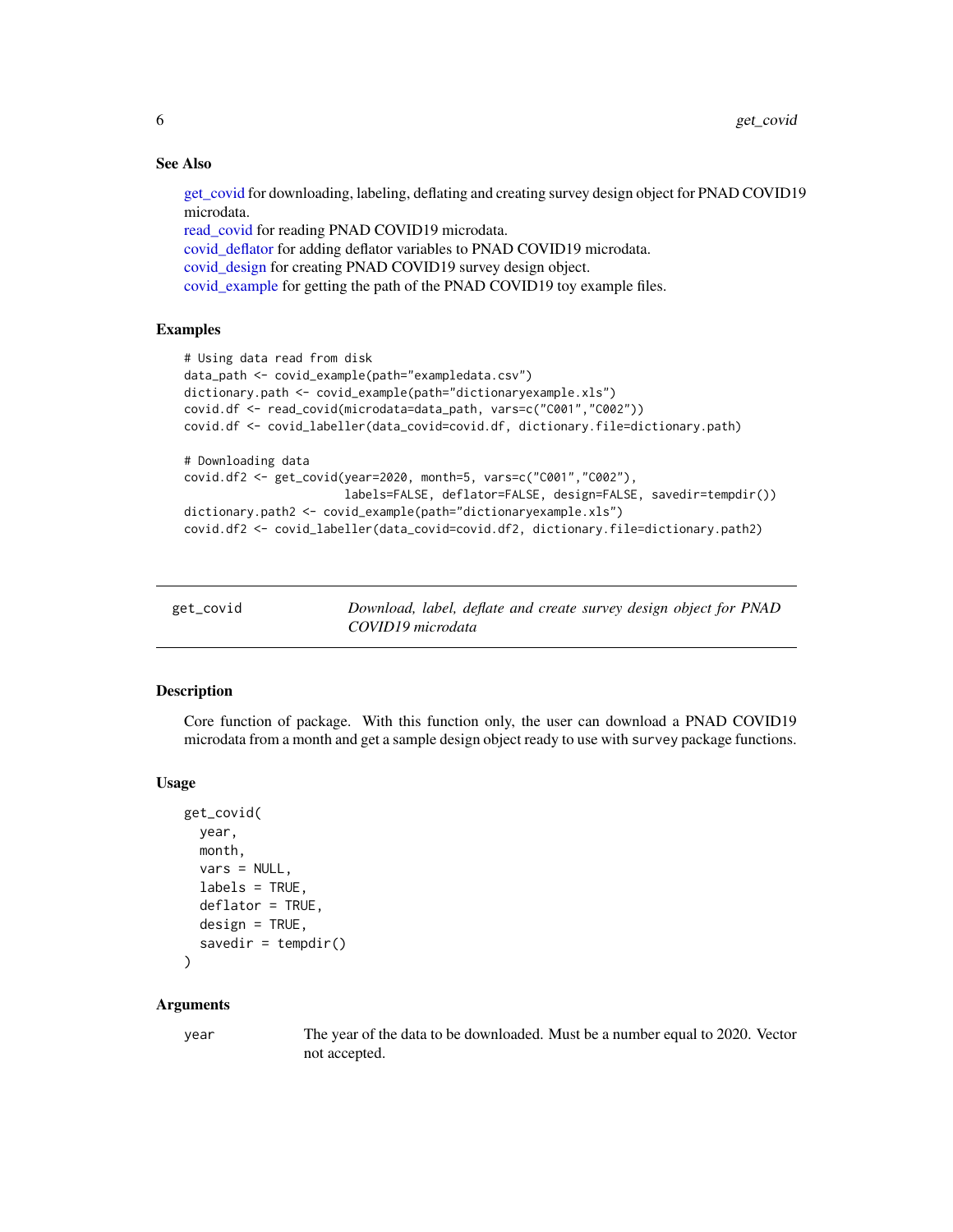#### <span id="page-6-0"></span>get\_covid 7

| month    | The month of the year of the data to be downloaded. Must be number from 5 to<br>11. Vector not accepted.                                                                                                                    |
|----------|-----------------------------------------------------------------------------------------------------------------------------------------------------------------------------------------------------------------------------|
| vars     | Vector of variable names to be kept for analysis. Default is to keep all variables.                                                                                                                                         |
| labels   | Logical value. If TRUE, categorical variables will presented as factors with labels<br>corresponding to the survey's dictionary.                                                                                            |
| deflator | Logical value. If TRUE, deflator variables will be available for use in the micro-<br>data.                                                                                                                                 |
| design   | Logical value. If TRUE, will return an object of class survey design or svyrep design.<br>It is strongly recommended to keep this parameter as TRUE for further analysis.<br>If FALSE, only the microdata will be returned. |
| savedir  | Directory to save the downloaded data. Default is to use a temporary directory.                                                                                                                                             |

#### Value

An object of class survey.design or svyrep.design with the data from PNAD COVID19 and its sample design, or a tibble with selected variables of the microdata, including the necessary survey design ones.

#### Note

For more information, visit the survey official website <[https://www.ibge.gov.br/estatisticas](https://www.ibge.gov.br/estatisticas/investigacoes-experimentais/estatisticas-experimentais/27946-divulgacao-semanal-pnadcovid1?t=o-que-e)/ [investigacoes-experimentais/estatisticas-experimentais/27946-divulgacao-semanal](https://www.ibge.gov.br/estatisticas/investigacoes-experimentais/estatisticas-experimentais/27946-divulgacao-semanal-pnadcovid1?t=o-que-e)-pnadcovid1? [t=o-que-e](https://www.ibge.gov.br/estatisticas/investigacoes-experimentais/estatisticas-experimentais/27946-divulgacao-semanal-pnadcovid1?t=o-que-e)> and consult the other functions of this package, described below.

#### See Also

[read\\_covid](#page-7-1) for reading PNAD COVID19 microdata. [covid\\_labeller](#page-4-1) for labeling categorical variables from PNAD COVID19 microdata. [covid\\_deflator](#page-1-1) for adding deflator variables to PNAD COVID19 microdata. [covid\\_design](#page-2-1) for creating PNAD COVID19 survey design object. [covid\\_example](#page-3-1) for getting the path of the PNAD COVID19 toy example files.

#### Examples

```
covid.svy <- get_covid(year=2020, month=5, vars=c("C001","C002"),
                       labels=TRUE, deflator=TRUE, design=TRUE, savedir=tempdir())
# Calculating proportion of people temporarily away from work
if (!is.null(covid.svy)) survey::svymean(x=~C002, design=covid.svy, na.rm=TRUE)
```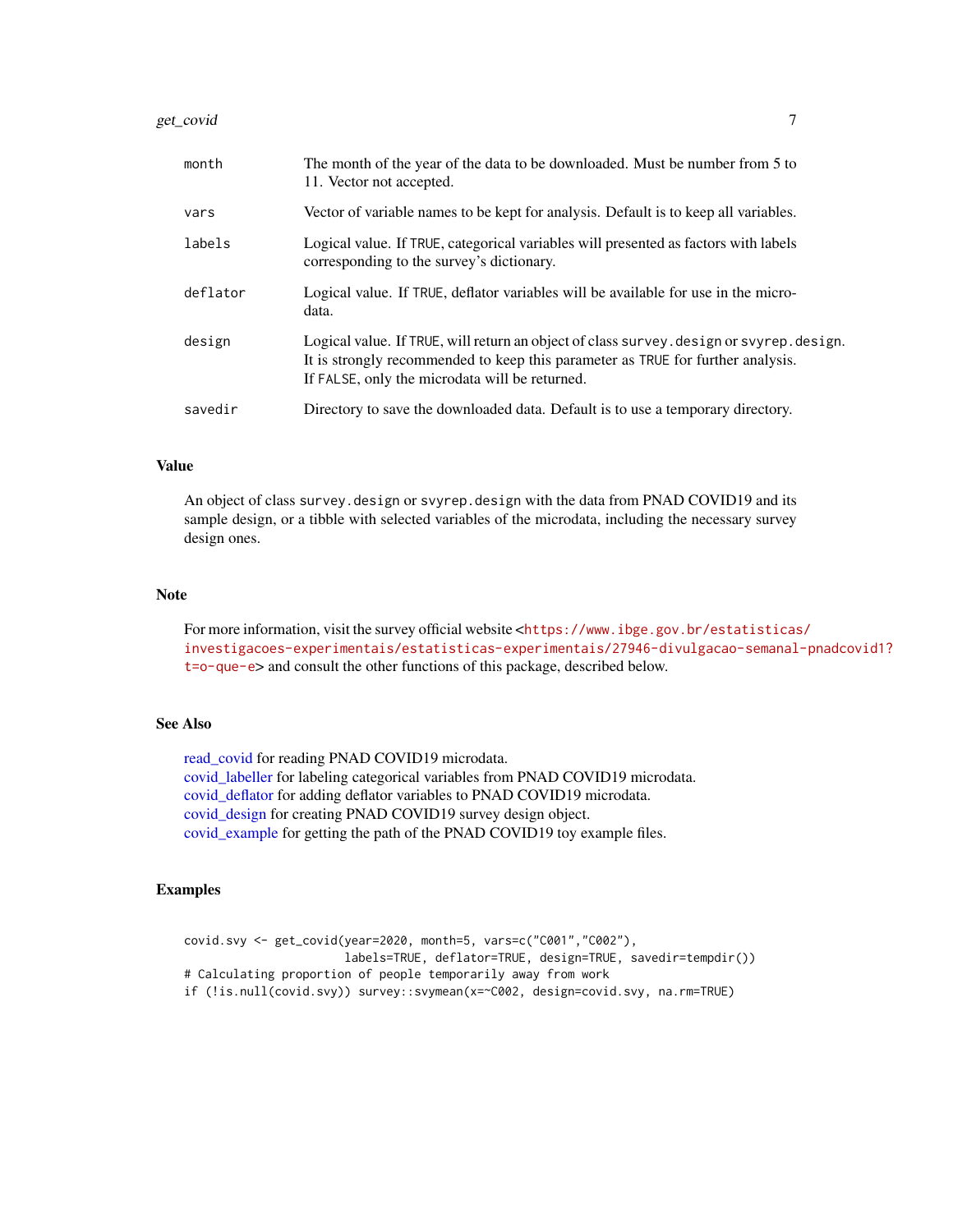<span id="page-7-1"></span><span id="page-7-0"></span>

#### Description

This function reads PNAD COVID19 microdata.

#### Usage

read\_covid(microdata, vars = NULL)

#### Arguments

| microdata | A comma-separated values file containing microdata from PNAD COVID19                |
|-----------|-------------------------------------------------------------------------------------|
|           | survey, available on official website: (select a microdata file) - https://ftp.     |
|           | ibge.gov.br/Trabalho_e_Rendimento/Pesquisa_Nacional_por_Amostra_                    |
|           | de_Domicilios_PNAD_COVID19/Microdados/Dados/.                                       |
| vars      | Vector of variable names to be kept for analysis. Default is to keep all variables. |

#### Value

A tibble with selected variables of the microdata, including the necessary survey design ones.

#### Note

For more information, visit the survey official website <[https://www.ibge.gov.br/estatisticas](https://www.ibge.gov.br/estatisticas/investigacoes-experimentais/estatisticas-experimentais/27946-divulgacao-semanal-pnadcovid1?t=o-que-e)/ [investigacoes-experimentais/estatisticas-experimentais/27946-divulgacao-semanal](https://www.ibge.gov.br/estatisticas/investigacoes-experimentais/estatisticas-experimentais/27946-divulgacao-semanal-pnadcovid1?t=o-que-e)-pnadcovid1? [t=o-que-e](https://www.ibge.gov.br/estatisticas/investigacoes-experimentais/estatisticas-experimentais/27946-divulgacao-semanal-pnadcovid1?t=o-que-e)> and consult the other functions of this package, described below.

#### See Also

[get\\_covid](#page-5-1) for downloading, labeling, deflating and creating survey design object for PNAD COVID19 microdata.

[covid\\_labeller](#page-4-1) for labeling categorical variables from PNAD COVID19 microdata. [covid\\_deflator](#page-1-1) for adding deflator variables to PNAD COVID19 microdata.

[covid\\_design](#page-2-1) for creating PNAD COVID19 survey design object.

[covid\\_example](#page-3-1) for getting the path of the PNAD COVID19 toy example files.

### Examples

```
data_path <- covid_example(path="exampledata.csv")
covid.df <- read_covid(microdata=data_path, vars=c("C001","C002"))
```